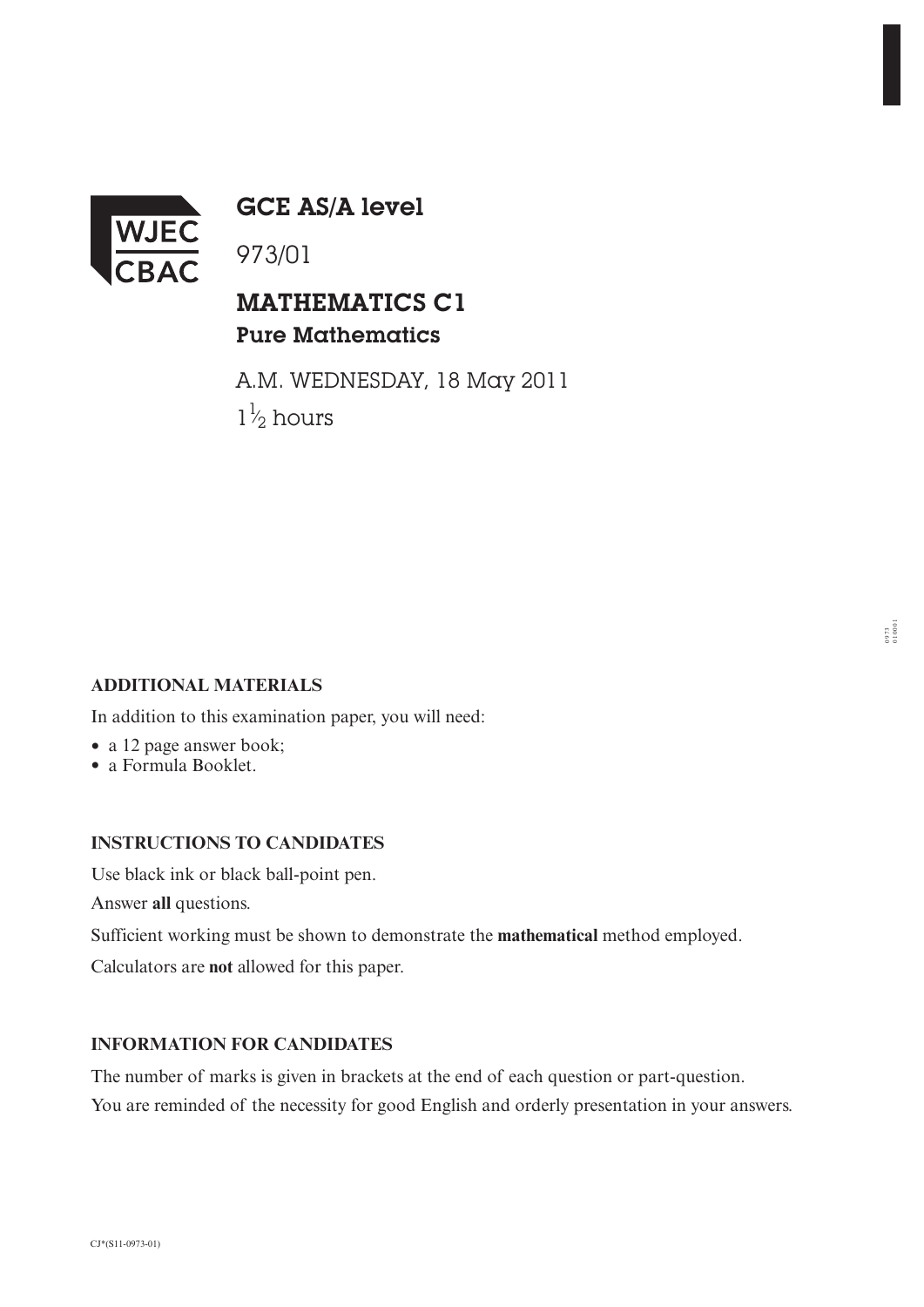- **1.** The points *A* and *B* have coordinates (3, 11) and (9, –1) respectively. The line  $L_1$  passes through the point *B* and is **perpendicular** to *AB*. *(a)* Find the gradient of *AB*. [2] *(b)* Find the equation of  $L_1$  and simplify your answer. [4] The line  $L_2$  has equation  $6x + 7y + 10 = 0$ . The lines  $\hat{L}_1$  and  $\hat{L}_2$  intersect at the point *C*.  $(c)$  (i) Show that *C* has coordinates (3, -4). (ii) Find the length of *BC*. (iii) Find the coordinates of the mid-point of *BC*.
	- (iv) Write down the equation of the line *AC*. [7]
- **2.** Simplify

(a) 
$$
\frac{9}{\sqrt{3}-1} + \frac{7}{\sqrt{3}+1}
$$
, [4]

(b) 
$$
\frac{90}{\sqrt{3}} - \sqrt{6} \times \sqrt{8} - (2\sqrt{3})^3
$$
. [4]

- **3.** The curve *C* has equation  $y = 3x^2 9x + 1$ . The point *P*, whose *x*-coordinate is 2, lies on the curve *C*. Find the equation of the tangent to *C* at *P*.  $[5]$
- **4.** Express  $-x^2 + 6x 7$  in the form  $-(x + a)^2 + b$ , where the values of the constants *a* and *b* are to be found. **Hence** sketch the graph of  $y = -x^2 + 6x - 7$ , indicating the coordinates of its stationary point. [4]
- **5.** The curve *C* has equation

$$
y = x^2 + (4k + 3)x + 7,
$$

and the line *L* has equation

$$
y = x + k,
$$

where *k* is a constant. Given that *L* and *C* intersect at two distinct points,

- *(a)* show that  $4k^2 + 5k 6 > 0$ , [6]
- *(b)* find the range of values of *k* satisfying this inequality. [3]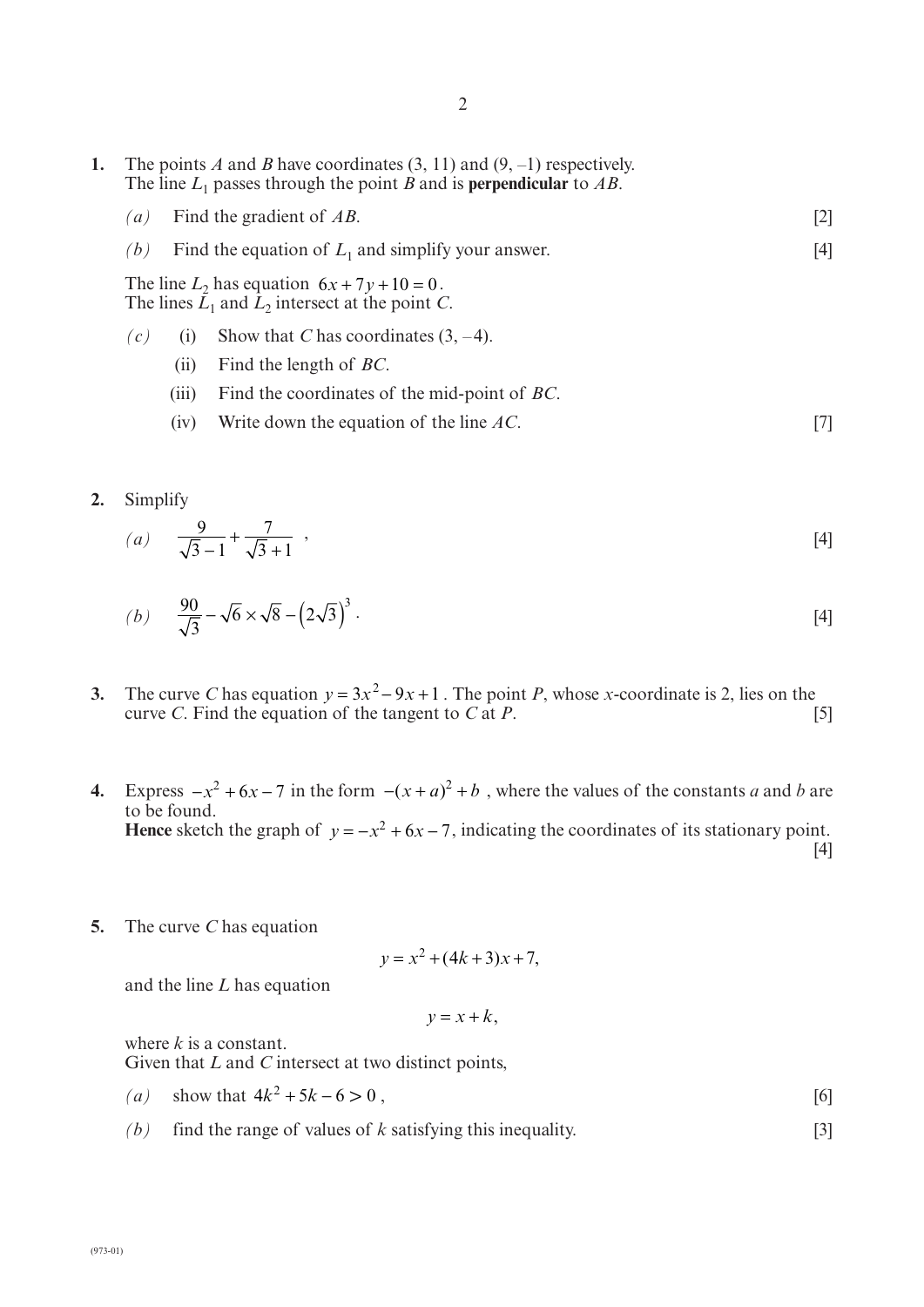6. (a) Given that 
$$
y = 7x^2 - 5x + 2
$$
, find  $\frac{dy}{dx}$  from first principles. [5]

(b) Differentiate 
$$
4x^{\frac{2}{5}} - \frac{9}{x} - 6
$$
 with respect to x. [2]

7. (a) Use the binomial theorem to expand  $(3+2x)^4$ , simplifying each term of the expansion. [4]

*(b)* In the binomial expansion of  $\left(1 + \frac{x}{4}\right)^n$ , the coefficient of  $x^2$  is five times the coefficient of *x*. Given that *n* is a positive integer, find the value of *n*. [4]

- **8.** The polynomial  $px^3 x^2 31x + q$  has  $x + 2$  as a factor. When the polynomial is divided by  $x - 1$ , the remainder is –36.
	- *(a)* Show that  $p = 6$  and  $q = -10$ . [6]
	- (b) Factorise  $6x^3 x^2 31x 10$ . [3]

# **TURN OVER**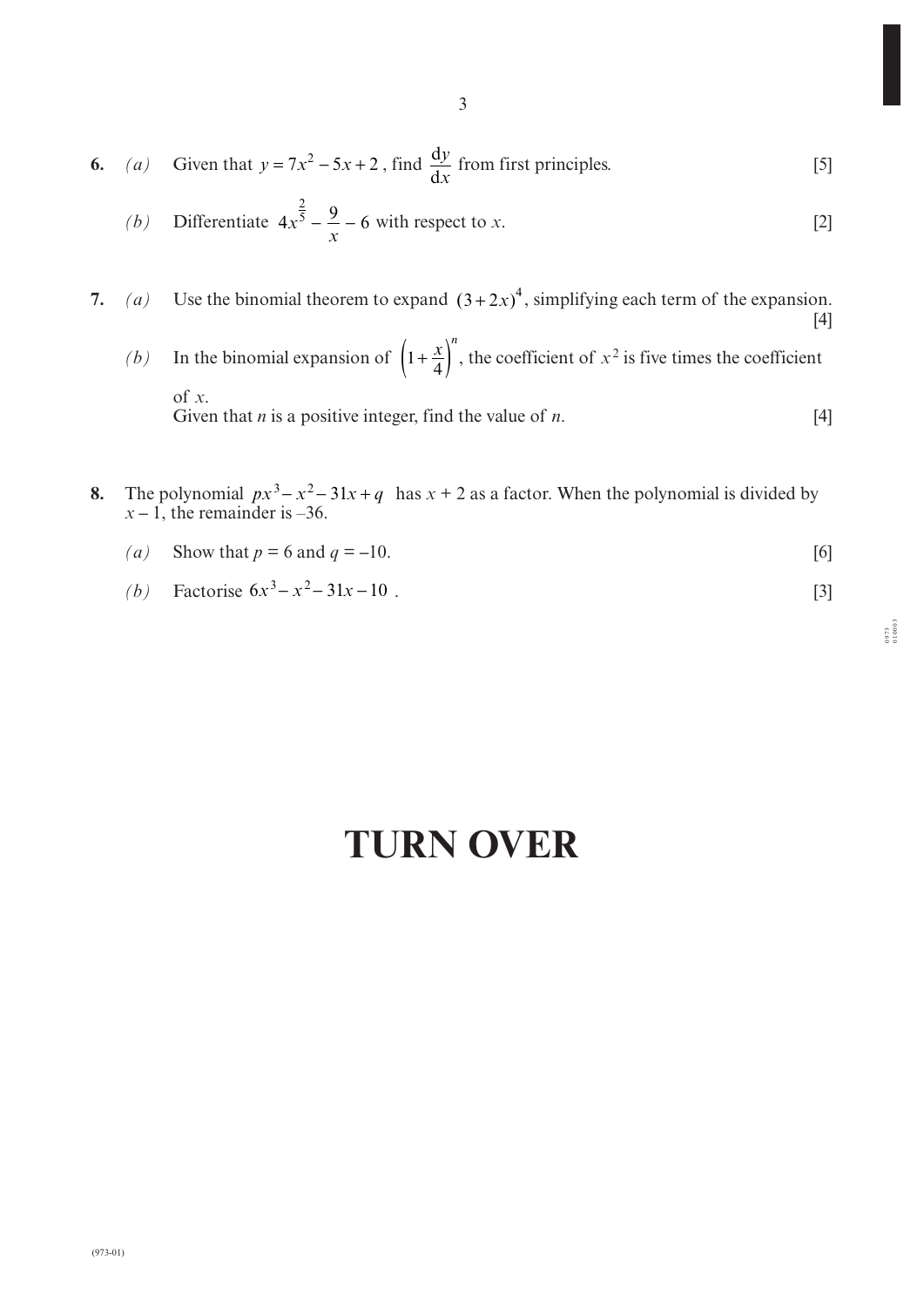**9.** Figure 1 shows a sketch of the graph of  $y = f(x)$ . The graph has a minimum point at  $(-3, -4)$ and intersects the *x*-axis at the points  $(-8, 0)$  and  $(2, 0)$ .



**Figure 1**

- (*a*) Sketch the graph of  $y = f(x + 3)$ , indicating the coordinates of the stationary point and the coordinates of the points of intersection of the graph with the *x*-axis. [3]
- *(b)* Figure 2 shows a sketch of the graph having **one** of the following equations with an appropriate value of either *p*, *q* or *r*.

 $y = f(px)$ , where *p* is a constant  $y = f(x) + q$ , where *q* is a constant  $y = rf(x)$ , where *r* is a constant.



**Figure 2**

Write down the equation of the graph sketched in Figure 2, together with the value of the corresponding constant. [2]